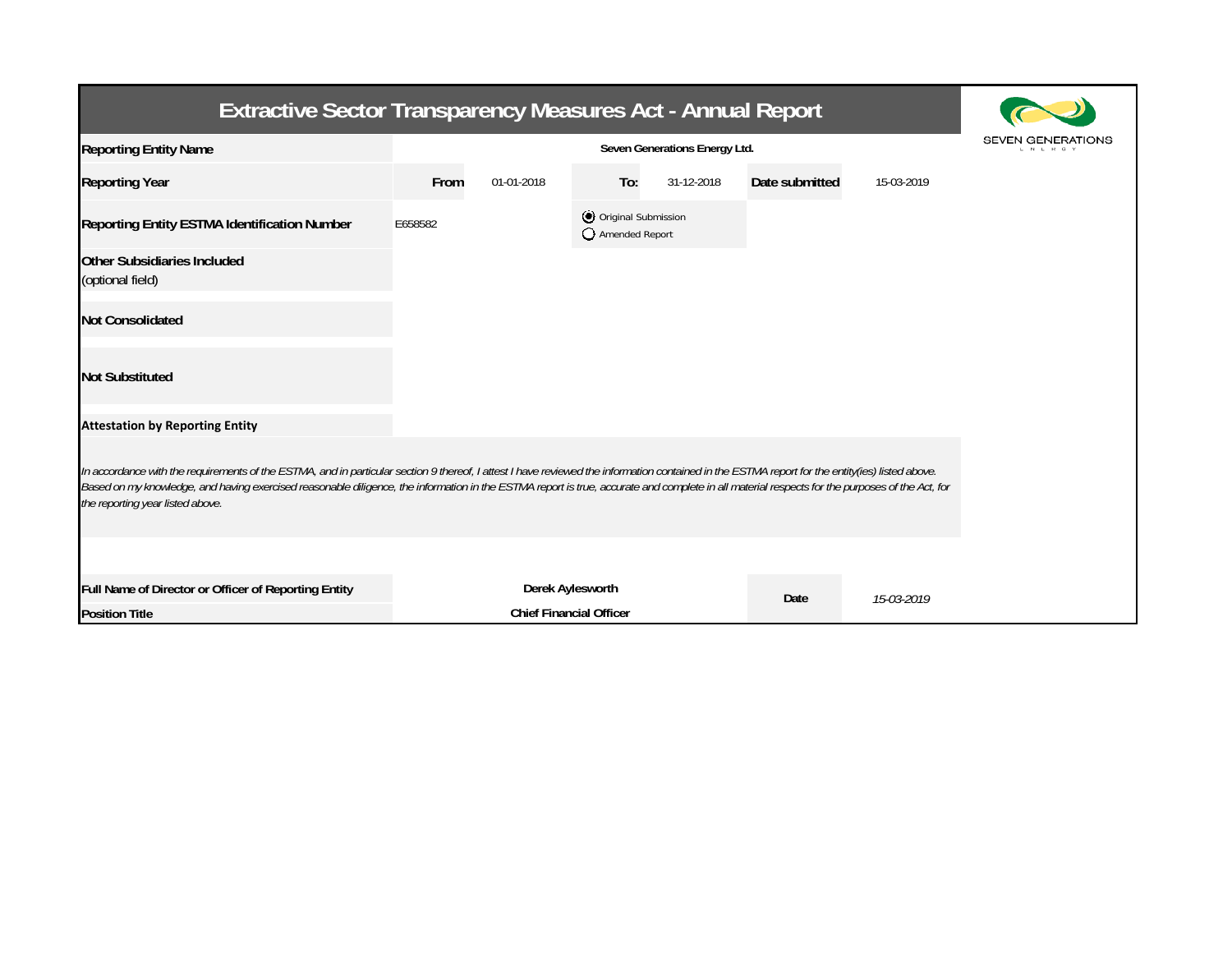| <b>Extractive Sector Transparency Measures Act - Annual Report</b>                                                      |                                                |                                                                 |              |                  |                               |                                   |                |                          |                                           |                                      |                                                                                                                          |
|-------------------------------------------------------------------------------------------------------------------------|------------------------------------------------|-----------------------------------------------------------------|--------------|------------------|-------------------------------|-----------------------------------|----------------|--------------------------|-------------------------------------------|--------------------------------------|--------------------------------------------------------------------------------------------------------------------------|
| <b>Reporting Year</b>                                                                                                   | From:                                          | 01-01-2018                                                      | To:          | 31-12-2018       |                               |                                   |                |                          |                                           |                                      |                                                                                                                          |
| <b>Reporting Entity Name</b>                                                                                            | Seven Generations Energy Ltd.                  |                                                                 |              |                  | Currency of the CAD<br>Report |                                   |                |                          |                                           |                                      |                                                                                                                          |
| <b>Reporting Entity ESTMA</b><br><b>Identification Number</b><br><b>Subsidiary Reporting</b><br>Entities (if necessary) | E658582                                        |                                                                 |              |                  |                               |                                   |                |                          |                                           |                                      |                                                                                                                          |
| Payments by Payee                                                                                                       |                                                |                                                                 |              |                  |                               |                                   |                |                          |                                           |                                      |                                                                                                                          |
| Country                                                                                                                 | Payee Name                                     | Departments, Agency, etc within<br>Payee that Received Payments | <b>Taxes</b> | <b>Royalties</b> | Fees                          | Production<br><b>Entitlements</b> | <b>Bonuses</b> | <b>Dividends</b>         | Infrastructure<br>Improvement<br>Payments | <b>Total Amount</b><br>paid to Payee | <b>Notes</b>                                                                                                             |
| Canada - Alberta                                                                                                        | <b>Government of Alberta</b>                   | Minister of Finance                                             | ÷.           | 73,160,000       | 1.410.000                     | $\sim$                            | 3,630,000      | $\sim$                   | <b>A</b>                                  | 78,200,000                           |                                                                                                                          |
| Canada - Alberta                                                                                                        | Government of Alberta                          | Alberta Energy Regulator                                        |              |                  | 3,300,000                     | $\sim$                            |                | $\overline{\phantom{a}}$ | $\sim$                                    | 3,300,000                            |                                                                                                                          |
| Canada - Alberta                                                                                                        | <b>Government of Alberta</b>                   | Alberta Petroleum Marketing Commission                          |              | 680,000          |                               |                                   |                |                          |                                           |                                      | Royalties paid in-kind of \$110,000 were<br>680,000 valued using prevailing commodity prices<br>at the time of transfer. |
| Canada - Alberta                                                                                                        | Government of Alberta                          | Alberta Boilers Safety Association                              | ×.           | $\sim$           | 150,000                       | $\sim$                            | $\sim$         | $\sim$                   | $\sim$                                    | 150,000                              |                                                                                                                          |
| Canada - Alberta                                                                                                        | <b>Municipal District of Greenview</b>         |                                                                 | 8.870.000    | $\sim$           | 2.890.000                     | $\sim$                            | $\sim$         | $\sim$                   | <b>Section</b>                            | 11.760.000                           |                                                                                                                          |
| Canada - Alberta                                                                                                        | Horse Lake First Nation                        |                                                                 | $\sim$       | $\sim$           | 510.000                       | $\Delta \sim 10^{-1}$             |                | $\sim$                   | $\sim$                                    | 510,000                              |                                                                                                                          |
| Canada - Alberta                                                                                                        | <b>Sucker Creek First Nation</b>               |                                                                 | ч.           | $\sim$           | 170,000                       | $\mathcal{L}_{\rm{max}}$          |                | A.                       | ×.                                        | 170,000                              |                                                                                                                          |
| Canada - Alberta                                                                                                        | Aseniwuche Winewak Nation                      |                                                                 | $\sim$       | $\sim$           | 150,000                       | $\sim 10^{-1}$                    | $\sim$         | $\sim$                   | $\sim$                                    | 150,000                              |                                                                                                                          |
|                                                                                                                         |                                                |                                                                 | 8,870,000    | 73,840,000       | 8,580,000                     | $\sim$                            | 3,630,000      | $\sim$                   | $\sim$                                    | 94,920,000                           |                                                                                                                          |
| <b>Additional Notes:</b>                                                                                                | All payments are reported in Canadian dollars. |                                                                 |              |                  |                               |                                   |                |                          |                                           |                                      |                                                                                                                          |